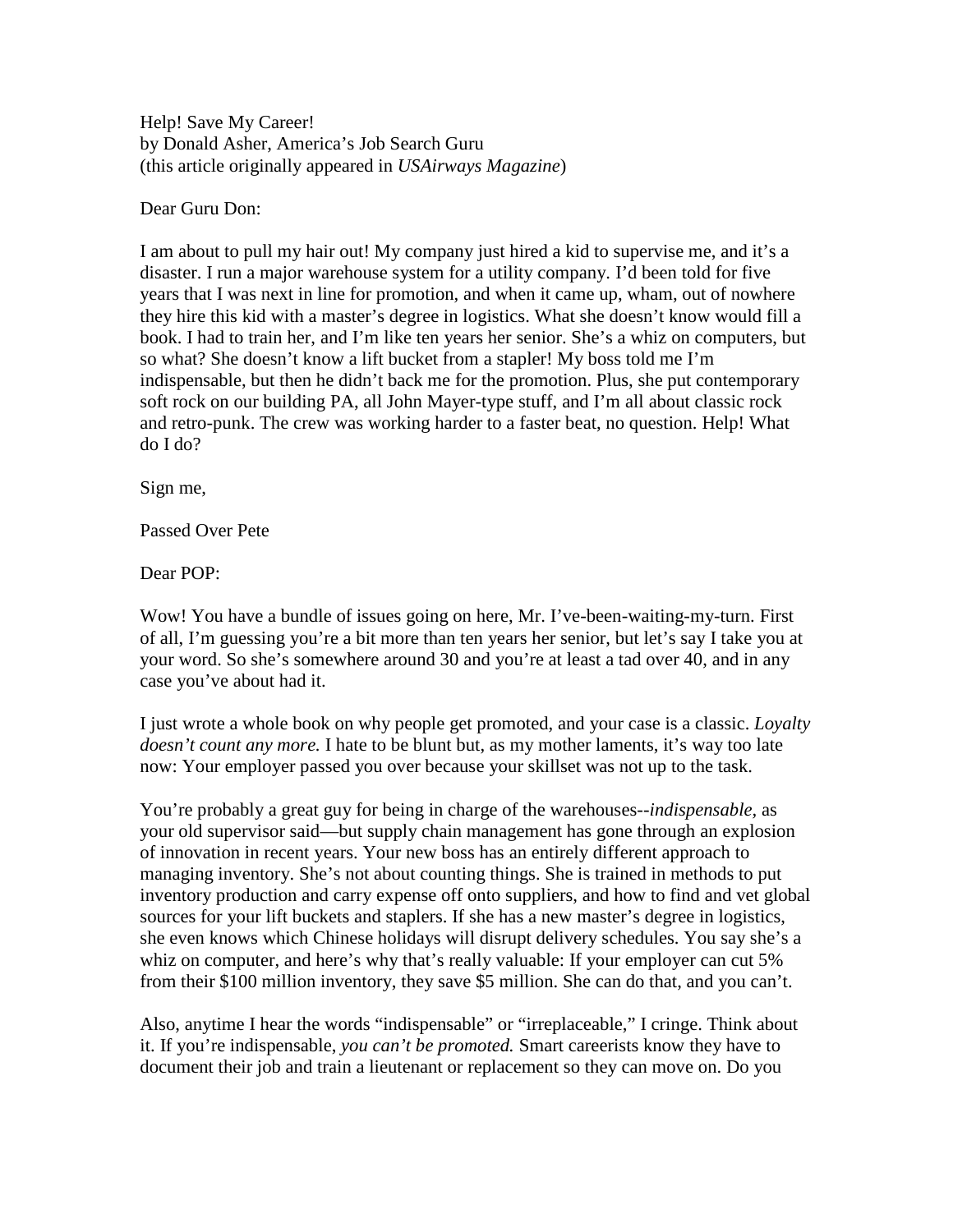have someone in mind who could take over your job today? People who plan on getting promoted do have that person developed and ready to go.

Here's a subtle point: Any promotion creates two staffing changes, while hiring from the outside creates only one. If you have someone ready to replace you, you smooth out the process and reduce that risk factor in the eyes of senior management.

So what do you do about your situation? What fascinated me about your email is that you didn't say one word about her being a woman in charge of a traditionally male arena (supply chain/transportation/warehousing/logistics). That indicates to me that there are plenty of women in management above you, in your crews in the warehouses, and so on. Your complaint was that she was a kid with bad musical taste, not that she was a woman. This is good, because it means there's hope for you!

You're on the vanguard of a trend: older workers working for younger bosses. Before you retire, this will become the rule rather than the exception, so you have to figure this out or go home and start watching TV all day. It seems clear to me that businesses are going to solve this riddle just as they have solved the diversity riddle. In the same way that a company won't allow a worker to complain about working for a black boss, or an Asian boss, or a lesbian boss, companies are about to enforce a no-complaining-aboutworking-for-a-younger-boss rule. So stop whining before they decide to replace *you* with somebody younger.

You have two options: Get over your resentment and discover how to work for your younger boss, or go get her education so you can have a job like hers.

If you decide to get her education, check out the accelerated MBA program at the University of Tennessee-Knoxville. It is very highly regarded in supply chain logistics. In just 17 months you can be back in the job market with much higher prospects for being promoted in your field. There are plenty of other programs. You might start by asking her where she got her degree and what she studied.

As to getting along with her, you have a better chance than you might think. You may have had to show her what a lift bucket is, but maybe she could show you a thing or two as well. Try asking her to train you in her position, so *she* can get promoted some day. Learn to do the analytics that make her worth her salary many times over. Become an effective bridge between her and the warehouse crews. Serve as her valuable lieutenant. But try not to ever be indispensable again. It's holding you back.

As to the music thing, explain that the crews worked harder to the old mix. If she's 30 she's got an iPod to program all-John Mayer-all-the-time if she wants. If that doesn't work out, get your own iPod.

Meanwhile, you'd better bone up on those Chinese holidays, my friend. Gung Hay Fat Choy! And have a great Tuen Ng Festival this month!